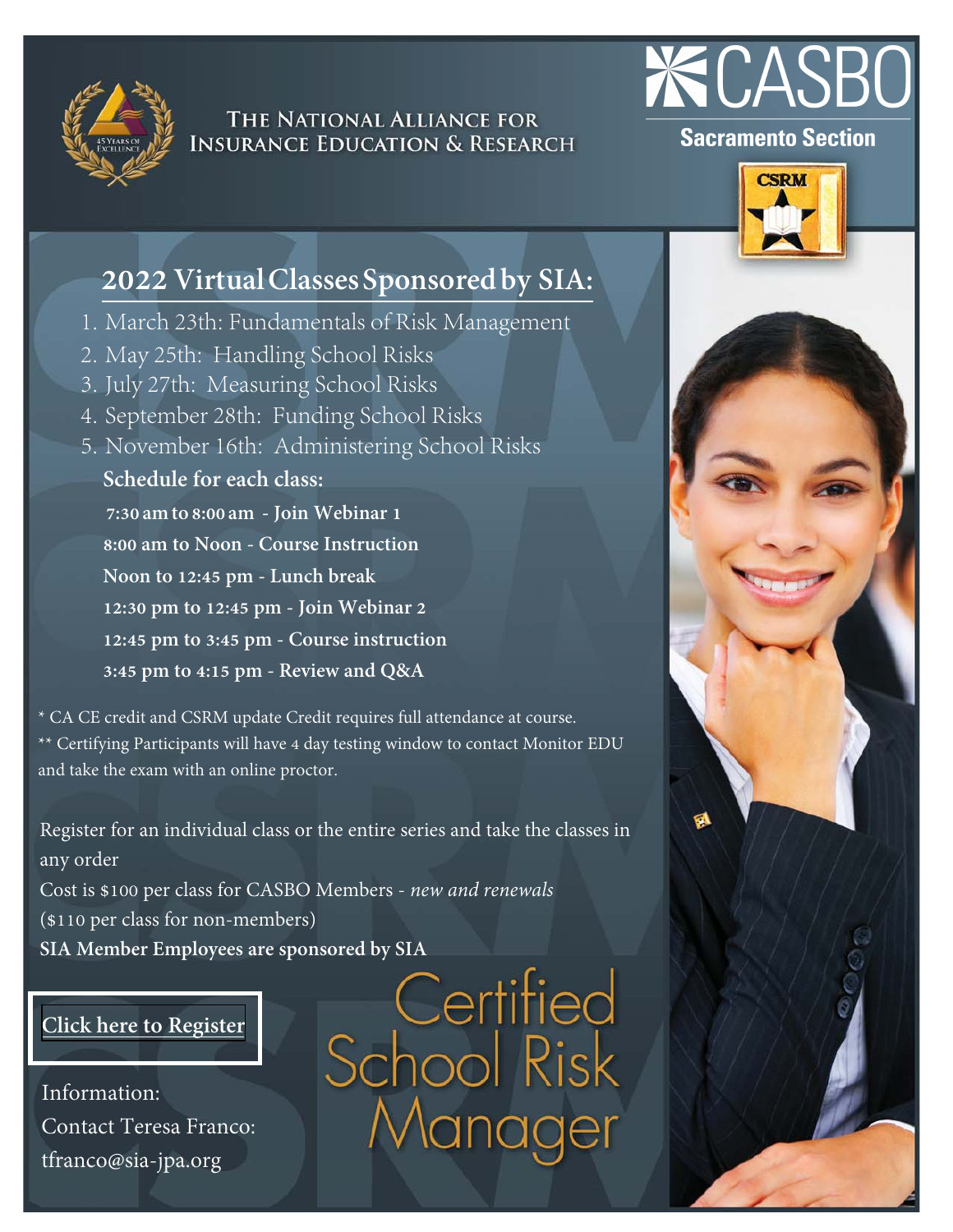# CSRM: Protecting schools and school budgets

# The Certified School Risk Managers Program

CSRM is a cohesive, unified education and designation program that builds risk management knowledge as well as trust within the school system. Participants will attain in-depth knowledge of the risk management process and terminology based on the philosophy and theory of school risk management. They will also learn how to better protect their schools against unplanned losses and to effectively maintain budget integrity in tough economic times by gaining proficiency in:

- Risk Identification
- Risk Analysis
- Risk Control
- Risk Financing
- Risk Administration

The CSRM faculty is represented by practicing school risk management professionals. Participants will become more efficient, knowledgeable, and better able to affect the total cost of risk impacting the budget of the school system. The CSRM Program is also a continuing education opportunity; any eligible individual may attend classes without taking the examinations or working toward the designation.

#### **Who Should Attend**

Those employed by school districts as risk and business managers, employee benefits or safety coordinators, administrative, or other positions that oversee the risk management function, will benefit significantly by earning this designation. Insurance agency, brokerage, and company personnel who work with school risk managers are also encouraged to attend. Networking with other risk managers is encouraged throughout the CSRM Program.

#### **What to Expect**

CSRM courses are intensive, concentrated learning experiences that can be applied to the workplace immediately. Participants will receive personal, expert instruction for the real-world issues of managing risks. Each one-day course is available through classroom or online instruction, and includes an optional multiple-choice examination.

Students may choose to take all five courses any way they wish—in the classroom, online, or "mix and match" by combining the face-to-face interaction of a classroom with the convenience of CSRM Online. Successful completion of a final exam is required to earn CE credit for a CSRM Online course.

### The Five Courses of Study:

#### **Fundamentals of Risk Management**

This course provides an in-depth look at the overall risk management process, delves into the identification step of the process, and examines the function of the school risk manager.

- Risk Management Function and Process
- School Risk Manager Role
- **In Identifying School Risks: Logical Classifications**
- **B** Identifying School Risks: Methods
- Gathering Loss Data

#### **Handling School Risks**

This course studies the development of a safety and health plan, loss control fundamentals, risk control and mitigation of exposures, and managing school claims. A post-accident loss control reduction technique is included.

- $\blacksquare$  Introduction to and Fundamentals of Controlling Risk
- Safety and Health Program for School Districts Q
- School District Exposures
- Managing School Claims Q

#### **Measuring School Risks**

This course includes the mechanics of developing, forecasting, and trending losses to be used in determining insurance program retentions and deductibles.

- $\blacksquare$  Introduction and Qualitative Analysis for School Risks
- Q Qualitative Risk Assessment and Loss Run Analysis
- Q Quantitative Analysis: Tools and Forecasting
- $\blacksquare$  The Risk Analysis Process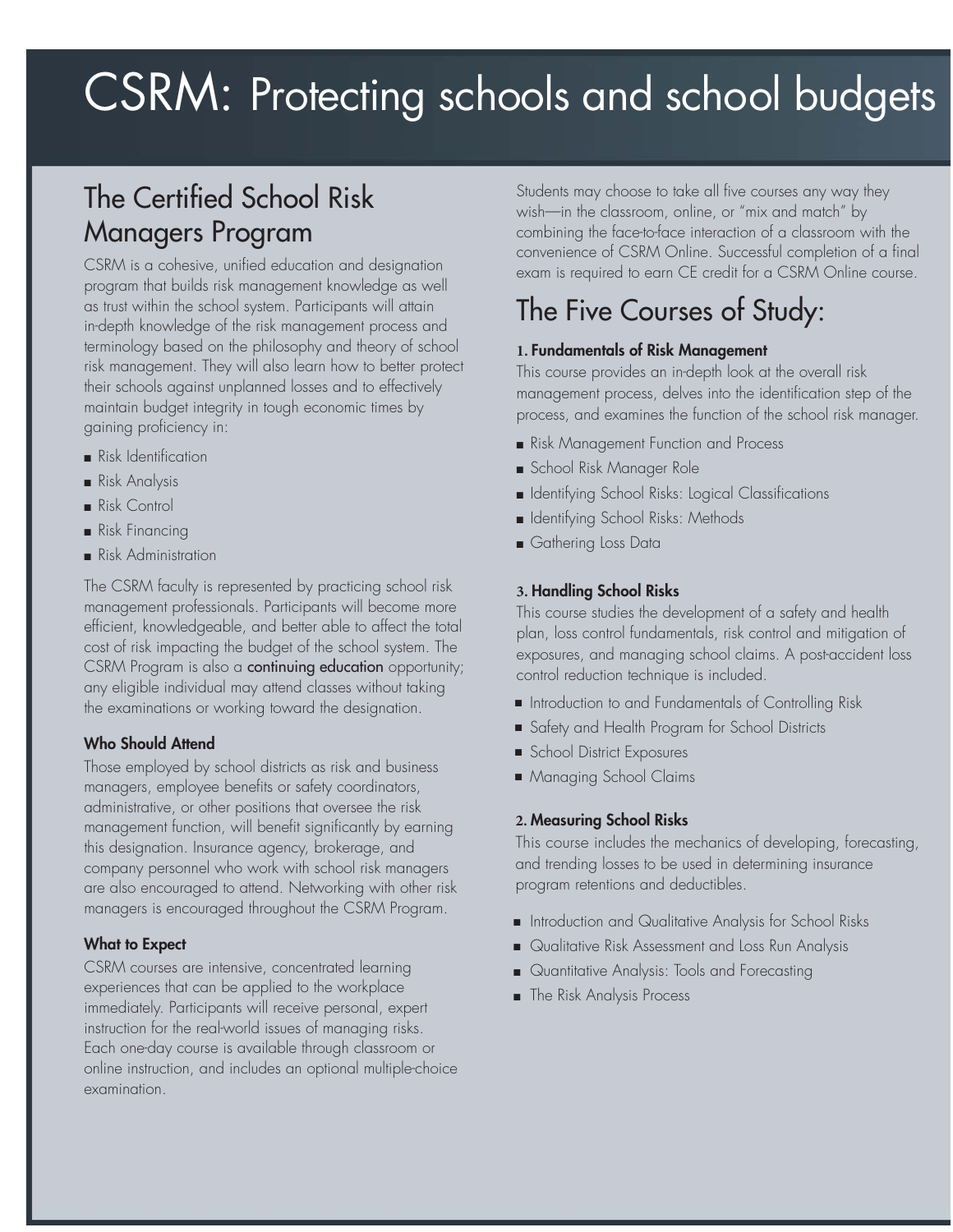### —with courses offered in classroom, online, and in-house formats.

#### **Funding School Risks**

The purpose of this course is to examine various loss funding techniques, including guaranteed cost programs, deductibles and retention programs, pools, and transferring risk through contracts.

- Introduction to Funding School Risks
- **F** Foundations for Funding
- **D** Options for Funding School Risks
- Reserving for School District Risks
- Finance Issues for the School Risk Manager

#### **Administering School Risks**

This course covers how a school risk manager implements and monitors the school risk management program, the risk management team, information technology, allocating costs, ethics in school risk management, and requests for proposals.

- Introduction to Administering School Risks
- **Film** The School Risk Management Team
- Gommunicating with the Risk Management Team
- **n** Implementing the Risk Management Program
- Monitoring the Risk Management Program
- Ethics

# Benefits of the CSRM Program:

- **n** Increase skills in identifying potential sources of loss within school operations.
- Meeting the dramatically increasing demand for basic risk management knowledge in and beyond the school environment.
- **Approved for CE credit in all states.**
- **IMPROVE ability to forecast loss amounts and maintain** adequate reserves.
- The affordable registration fee includes all the course outlines and reference materials.
- Demonstrate professional competence through attainment of the CSRM designation.



Go to www.scic. com/files/Spread\_ the\_Word.pdf (case sensitive) to read District Administration magazine's article about the CSRM Program!



"Of all the opportunities that exist for risk management education, I consistently find that the CSRM courses offer the best value. First, the curriculum is topical and always up-to-date. Second, they pack an extraordinary breadth and depth of information into an easily accessible one-day course. Third, the price and time commitment are unmatched in terms of value for money (and time is money!). Whether one takes the online courses or the one-day class, they will gain a deeper understanding of the science of risk management and its application to real-world scholastic issues."

> John G. Chino, ARM-PE, CSRM Area Senior Vice President Gallagher Public Entity & Scholastic Division Arthur J. Gallagher

**To register or view the CSRM course schedule, visit www.TheNationalAlliance.com.**